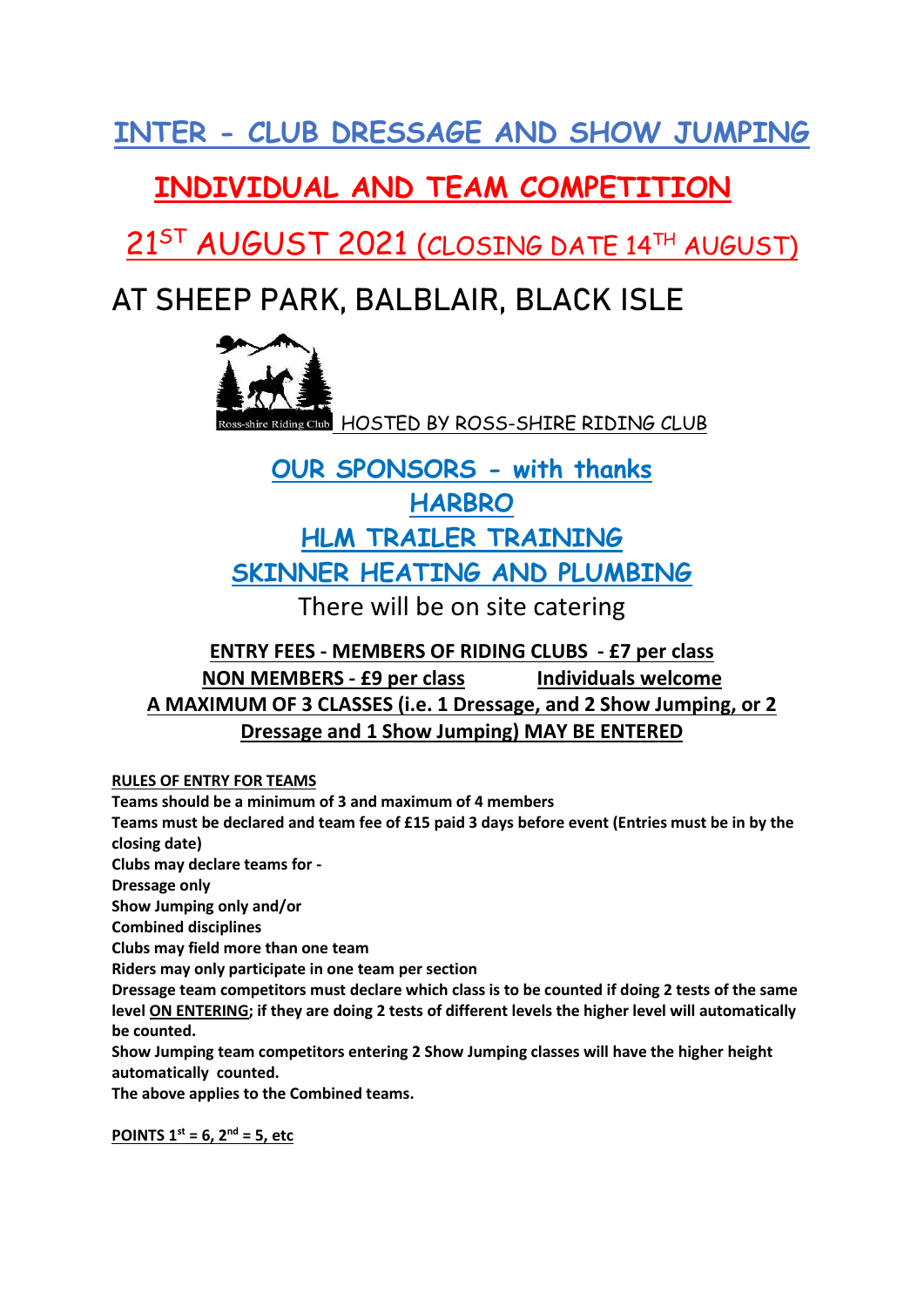**Rosettes awarded 1st to 6th in each class, Team placings awarded 1st to 3rd SPECIAL AWARDS FOR BEST PERFORMANCES**

#### **CLASSES**

**DRESSAGE – MAXIMUM OF 2 CLASSES MAY BE ENTERED (see above)** 

**JUDGES SHONA GRANT MACKINTOSH and KIMBERLEY BATTLEDAY**

**Class 1: INTRO A** 

**Class 2: INTRO C**

**Class 3: PRELIM 1**

**Class 4: PRELIM 13**

**Class 5: NOVICE 24**

**Class 6: NOVICE 30**

**SHOW JUMPING - one round, timed, no jump-offs. MAXIMUM OF 2 CLASSES MAY BE ENTERED (see above) JUDGE – COLIN HEXLEY**

- **Class 7: 20cm max**
- **Class 8: 40 cm**
- **Class 9: 60 cm**
- **Class 10: 80 cm**
- **Class 11: 1m**

Please note:

### Please observe current government guidelines regarding social gatherings, regulations change regularly.

Ross-shire Riding Club accepts no responsibility for loss or accident to persons, animals or property, howsoever caused. Juniors remain the responsibility of their parents / guardians at all times. Protective headgear of the recognized standard to be worn at all times while mounted – PAS1998/2011 with Kitemark; VG1 with Kitemark; ASTMF1163 2004a with SEI mark; SNELL E2001; AS/NZS 3888 2006 with SAI mark and with a chinstrap securely fastened. Body / back protectors are strongly recommended for jumping classes. Dogs though welcome must be on non-extendable leads at all times.

Please make cheques payable to Ross-shire Riding Club, and send entry to Jeni Birks, Sandwood, Northfield, Invergordon, IV18 0LN */* or send a Bank Transfer RBS *sort code 83-15-17 account 00197943* including your name and name of event. Email entries accepted – please make sure your form is attached (jeni.birks@btinternet.com), and no entries accepted until payment is confirmed. The closing date for entries is 14th August. No refunds given after this date.